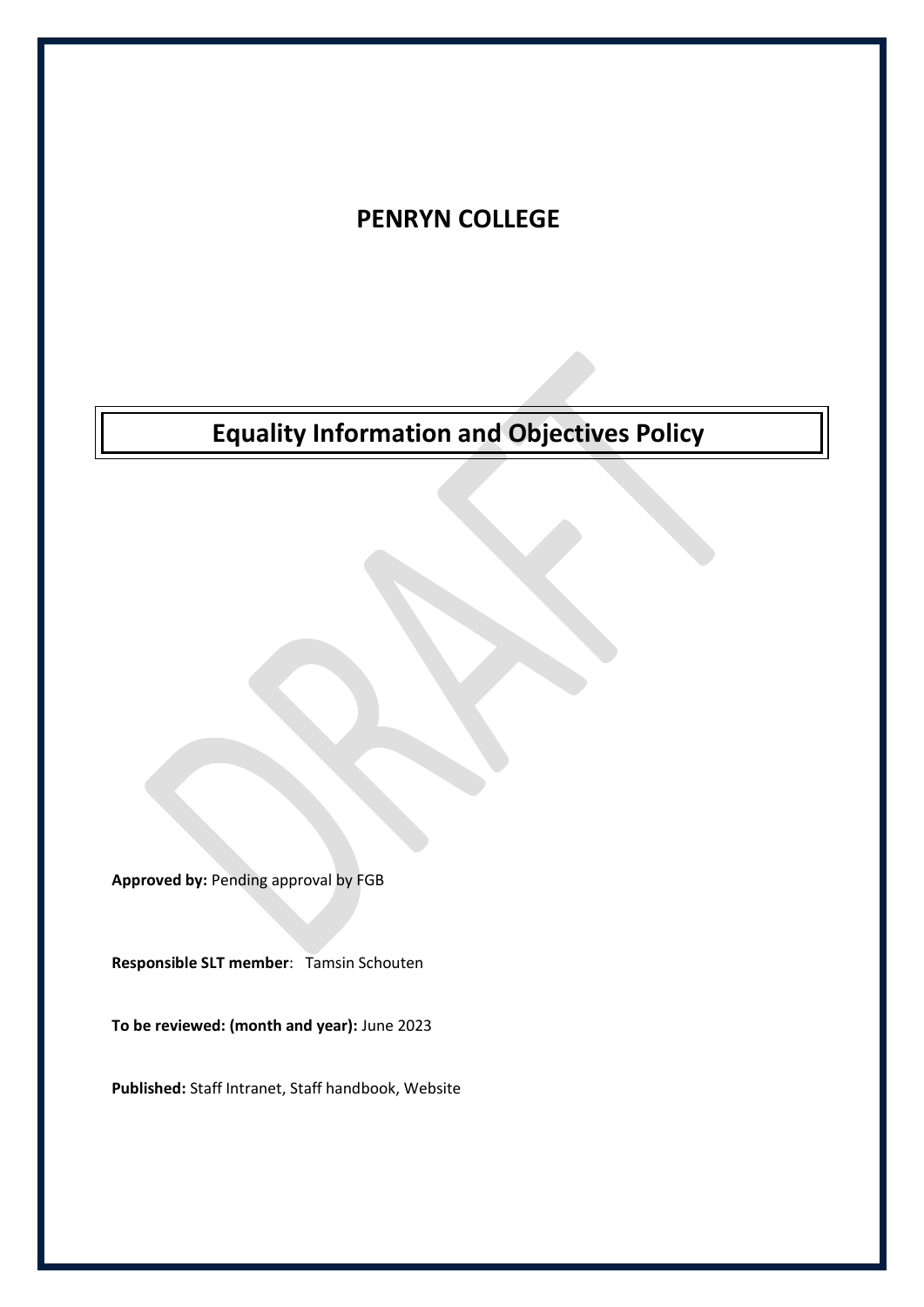## **Contents:**

- 1. [Statement of intent](#page-2-0)
- 2. [Legal framework](#page-3-0)
- 3. Roles [and responsibilities](#page-4-0)
- 4. [Equality objectives](#page-5-0)
- 5. [Collecting and using information](#page-6-0)
- 6. [Publishing information](#page-7-0)
- 7. [Promoting equality](#page-7-1)
- 8. [Addressing prejudice-related incidents](#page-7-2)
- 9. [Complaints procedure](#page-7-3)
- 10. [Monitoring and review](#page-8-0)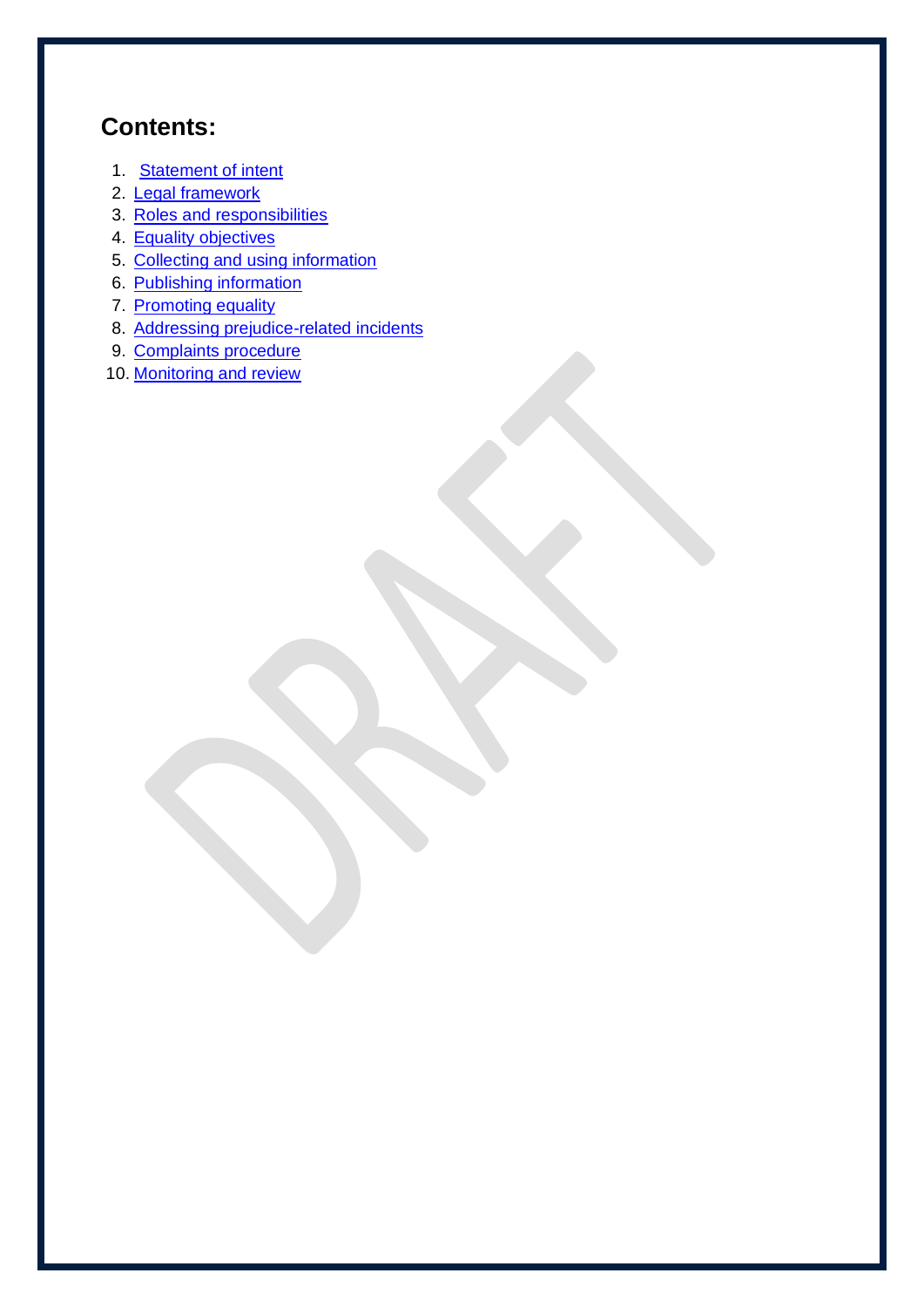### <span id="page-2-0"></span>**Statement of intent**

Penryn College recognises that certain groups in society can be disadvantaged because of unlawful discrimination they may face due to their race, sex, disability, gender reassignment, marriage or civil partnership, religion or belief, sexual orientation, age, or pregnancy and maternity.

The school has a statutory duty to publish an Equality Information and Objectives Statement. This policy sets out how the school determines its equality objectives.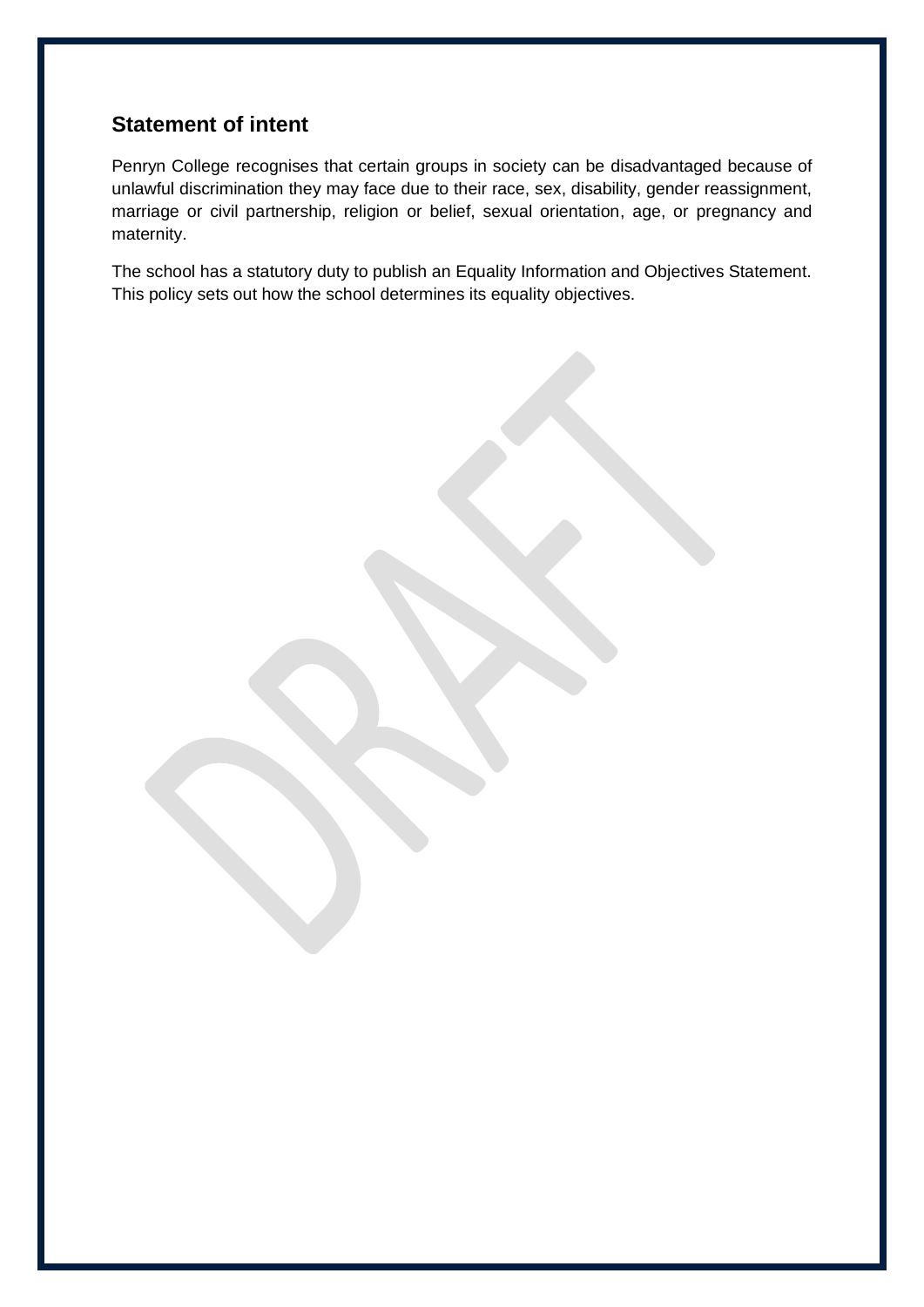### <span id="page-3-0"></span>**1. Legal framework**

This policy has due regard to all relevant legislation and statutory guidance including, but not limited to, the following:

- Human Rights Act 1998
- The Special Educational Needs and Disability Regulations 2014
- Education and Inspections Act 2006
- Equality Act 2010
- The Equality Act 2010 (Specific Duties and Public Authorities) Regulations 2017
- Public Sector Equality Duty (PSED)
- Data Protection Act 2018
- The UK General Data Protection Regulation (GDPR)

This policy also has due regard for non-statutory guidance, including the following:

• DfE (2014) 'The Equality Act 2010 and schools'

This policy operates in conjunction with the following school policies:

- Equality Information and Objectives Statement
- Admissions Policy
- Complaints Procedures Policy
- Grievance Policy
- Data Protection Policy
- Pupil Equality, Equity, Diversity and Inclusion Policy
- Staff Equality, Equity, Diversity and Inclusion Policy

The Equality Act 2010 provides a modern, single legal framework with three broad duties:

- Eliminate discrimination harassment and victimisation
- Advance equality of opportunity
- Foster good relations

For the purpose of this policy, the Equality Act 2010 will be referred to as 'the Act'. The school fully understands the principles of the Act and the work needed to ensure that those with protected characteristics are not discriminated against and are given equal opportunities. Protected characteristics, under the Act, are as follows:

- Age
- Disability
- Race, colour, nationality or ethnicity
- Sex
- Gender reassignment
- Maternity and pregnancy
- Religion and belief
- Sexual orientation
- Marriage and civil partnership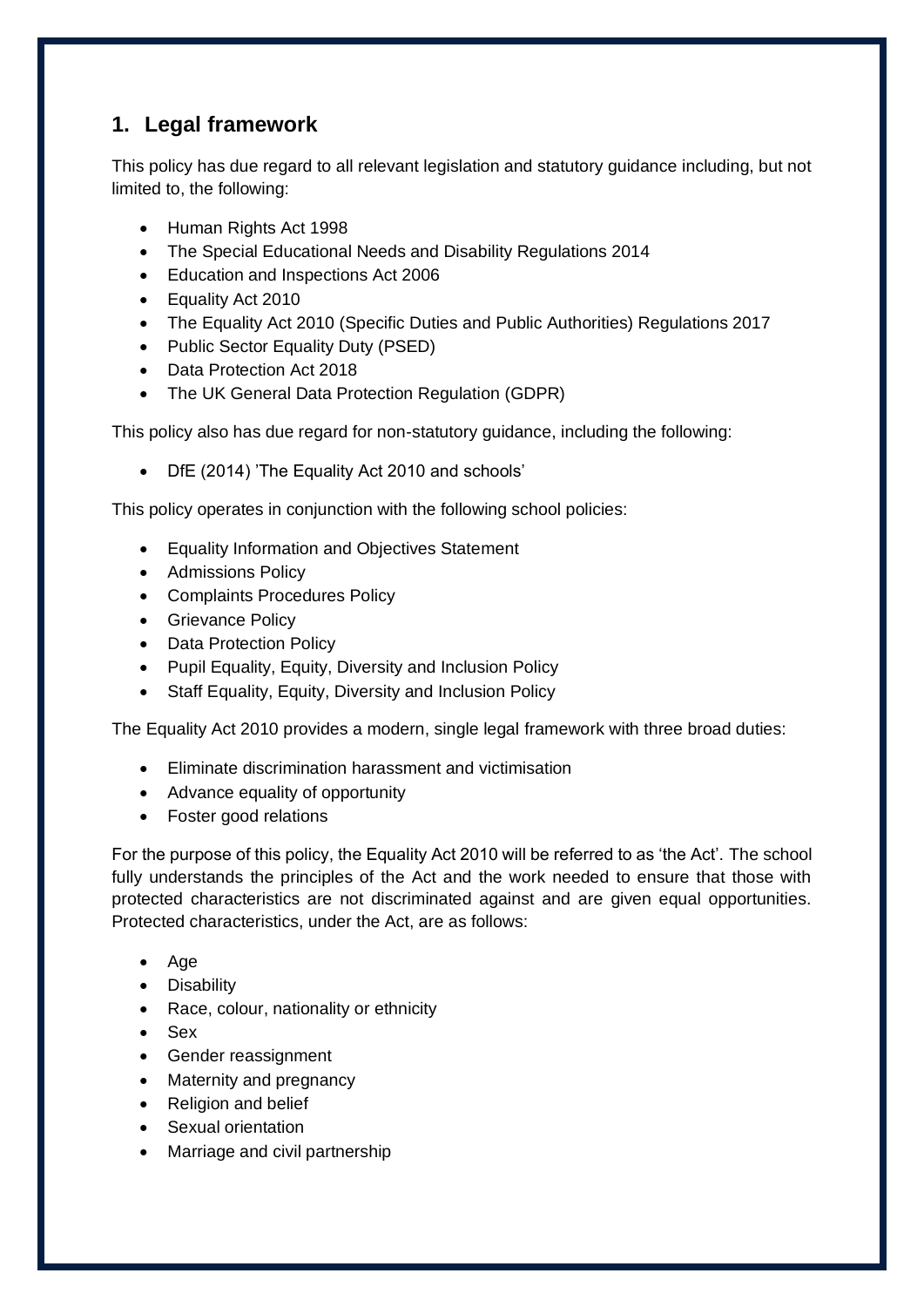The Act makes it unlawful for the responsible body of a school to discriminate against, harass or victimise a pupil or potential pupil:

- In relation to admissions.
- In the way it provides education for pupils.
- In the way it provides pupils access to any benefit, facility or service.
- By excluding a pupil or subjecting them to any other detriment.

The responsible body for the school is the proprietor.

The school's liability not to discriminate, harass or victimise does not end when a pupil has left the school, but will apply to subsequent actions connected to the previous relationship between school and pupil, such as the provision of references on former pupils or access to former pupils' communications and activities.

The school will promote equality of opportunity for all staff and job applicants and will work in line with the Staff Equality, Equity, Diversity and Inclusion Policy.

### <span id="page-4-0"></span>**2. Roles and responsibilities**

The governing board will:

- Ensure that the school complies with the appropriate equality legislation and regulations.
- Meet its obligations under the PSED to:
	- Publish equality objectives at least every four years commencing on the date of the last publication.
	- Update and publish information every year to demonstrate school compliance with the PSED.
- Ensure that the school's policies and procedures are developed and implemented with appropriate equality impact assessments informing future plans.
- Ensure that the school's Admissions Policy does not discriminate in any way.
- Ensure equal opportunities in its staff recruitment and promotion practices, professional development programmes and in membership of the governing board.
- Proactively recruit high-quality applicants from under-represented groups.
- Provide information in appropriate and accessible formats.
- Ensure that the necessary disciplinary measures are in place to enforce this policy.

The headteacher will:

- Implement and champion this policy and its procedures.
- Ensure that all staff members receive the appropriate equality and diversity training as part of their induction and CPD.
- Ensure that all parents, visitors and contractors are aware of, and comply with, the provisions of this policy.
- Actively challenge and take appropriate action in any case of discriminatory practice.
- Address any reported incidents of harassment or bullying in line with DfE guidance.
- Produce an annual report on the progress of implementing the provisions of this policy and report it to the governing board.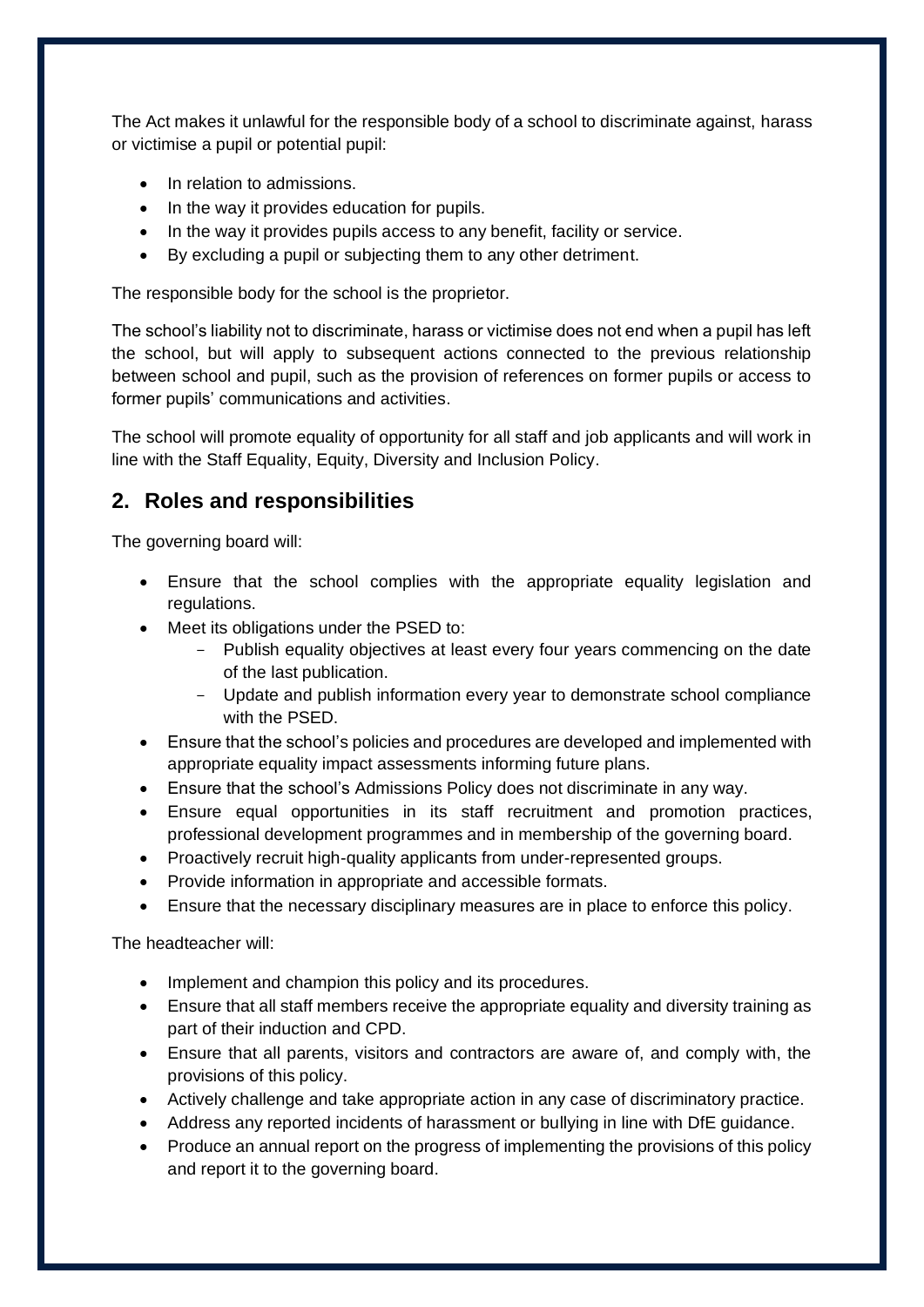Employees will:

- Be mindful of any incidents of harassment or bullying in the school.
- Track and monitor any instances of discrimination and deal with these in a consistent manner, making a report to the headteacher as necessary and following up with pupils as required.
- Identify and challenge bias and stereotyping within the curriculum and the school's culture.
- Promote equality and good relations, and not harass or discriminate in any way.
- Monitor pupils' progress and needs to ensure the appropriate support is in place.
- Keep up-to-date with equality legislation and its application by attending the appropriate training.
- Champion diversity and inclusion.

Pupils will:

- Not discriminate or harass any other pupil or staff member.
- Actively encourage equality and diversity in the school by contributing their cultural experiences and values.
- Report any incidences of bullying or harassment, whether to themselves or to others, to the head of year or to another member of staff.
- Abide by all the school's equality and diversity policies, procedures and codes.

The school will have an equality page on its website, in order to demonstrate how it is complying with the PSED in the Equality Act 2010, and advancing equality of opportunity.

### <span id="page-5-0"></span>**3. Equality objectives**

The school is committed to promoting the welfare and equality of all its staff, pupils and other members of the school community.

The school sees all members of the school community as of equal value, regardless of any protected characteristic. The school's policies, procedures and activities will not discriminate but must nevertheless take account of differences in life experience, outlook and background, and in the kinds of barriers and disadvantages which people may face in relation to any protected characteristic.

The school's Equality Information and Objectives Statement sets out how the school is meeting the PSED and outlines how equality of opportunity is ensured for all members of the school community. The Equality Information and Objectives Statement is reviewed at least every four years and is published on the school website annually.

The school will consult with stakeholders to establish equality objectives and draw up a plan based on information collected on protected groups and accessibility planning.

To achieve this, the school has established the following objectives:

#### **Equality Information and Objectives Statement**

*Penryn College is committed to equality of opportunity both as an employer and as an educational institution. This means that we will celebrate diversity and that we will actively*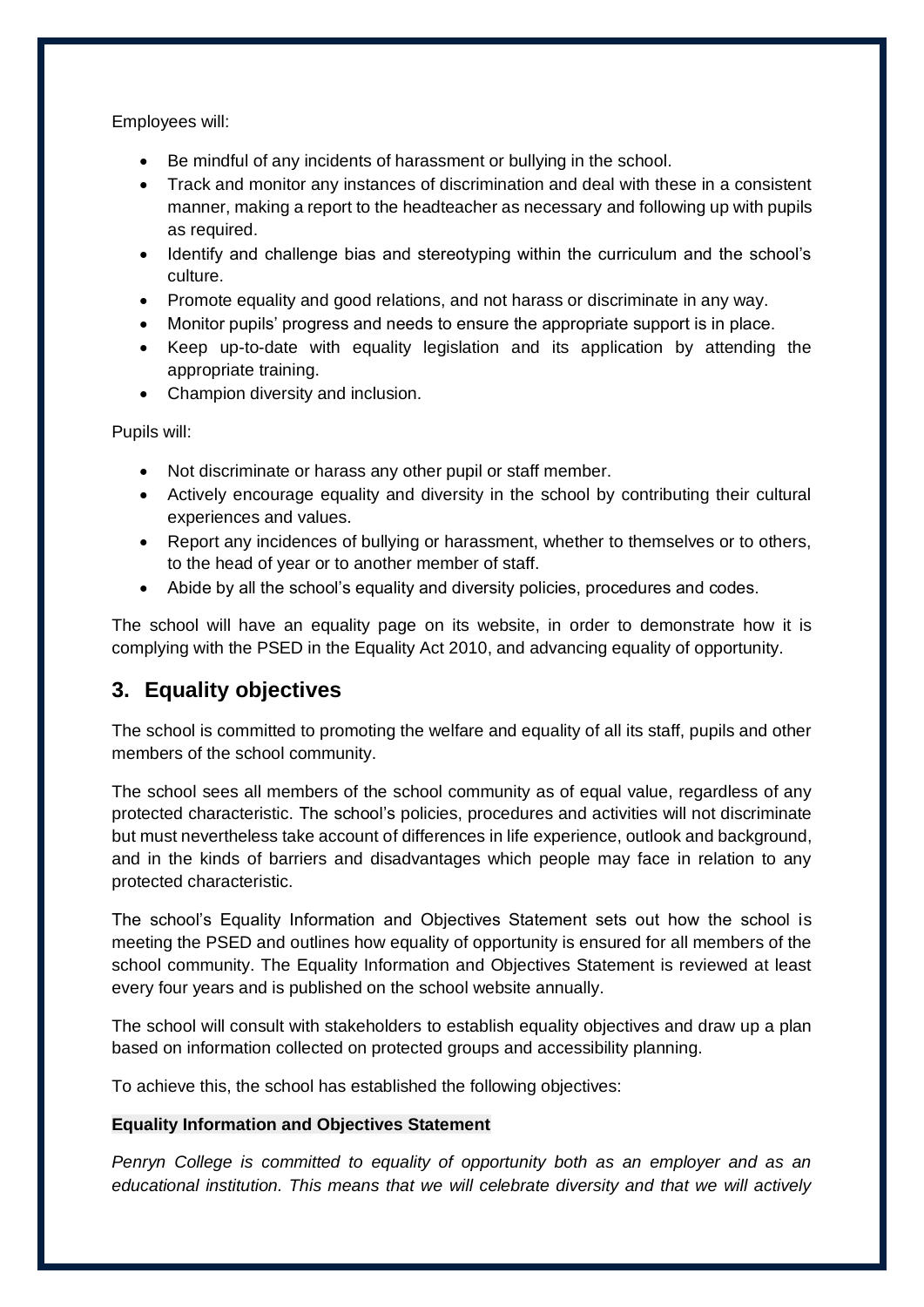*work to ensure that no-one is discriminated against on grounds of race, gender, age, origin, disability, sexual orientation or religious belief.* 

*As an institution we will promote good relationships among staff and pupils, creating an environment in which the potential of all stakeholders can be fully developed and in which equal respect is given to all employees, students and users of school services. We will create an environment that promotes equality of opportunity and that is free of all unlawful discrimination, harassment or victimisation. We will have clear and transparent processes so that any stakeholder can challenge any act that may contravene our Equality and Diversity policy. We will work in partnership with the local authority and their Diversity Service or any other regional or national agency to ensure that our policy and practice in this area are of the highest standard.* 

*The care for every child at our school is central to our aims and provision. We work hard to promote principles of fairness and justice for all through the education that we provide and by ensuring that all students have access to the full range of educational opportunities that we provide.*

#### **Equality objectives:**

| <b>Targets set March 2022</b>                                                               |
|---------------------------------------------------------------------------------------------|
| To continue to raise awareness of our equality and diversity policy and aims                |
| To continue to develop our curriculum so it is fully inclusive                              |
| Use more positive images and examples of diversity across the curriculum                    |
| To combat the use of racist, sexual and other inappropriate language which has risen since  |
| lockdown.                                                                                   |
| To involve students actively in this area, especially the SMSC leaders, student council and |
| prefects giving them a sense of responsibility and ownership                                |
| Develop robust and consistent methods of monitoring equality and diversity across the       |
| school                                                                                      |

The school will regularly review the steps being taken and the progress made towards the achievement of these objectives and, in line with the specific duties of the PSED.

### <span id="page-6-0"></span>**4. Collecting and using information**

In accordance with the requirements outlined in the UK GDPR and Data Protection Act 2018, personal data will be lawfully collected and processed in line with the principles and practices outlined in the Data Protection Policy and only for specified, explicit and legitimate purposes, e.g. to comply with the school's legal obligations.

The school will collect equality information for the purpose of:

- Identifying key issues, e.g. unlawful discrimination in teaching methods.
- Assessing performance, e.g. benchmarking against similar organisations locally or nationally.
- Taking action, e.g. adapting working practice to accommodate the needs of staff who share protected characteristics.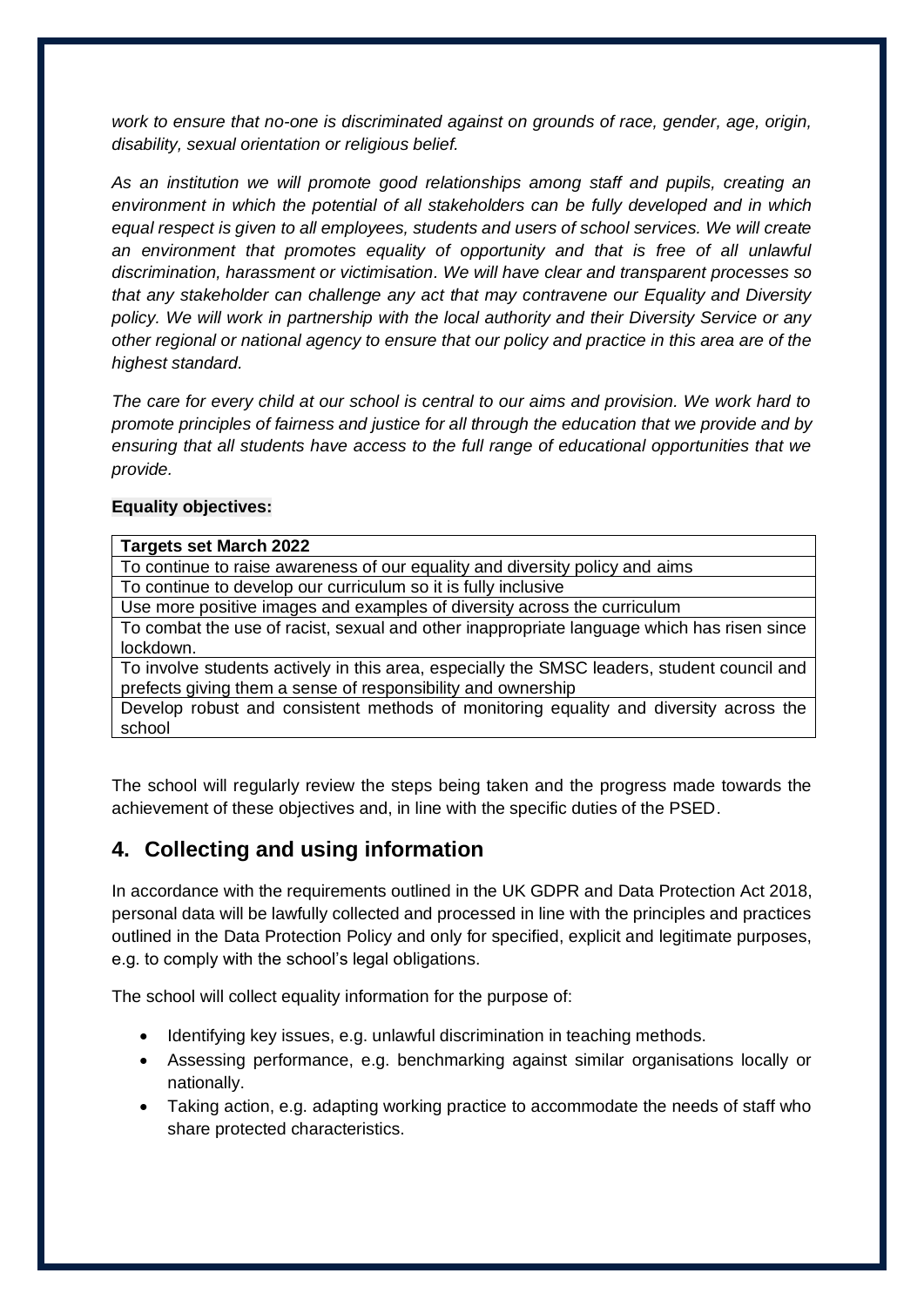The school will build an equality profile for staff to assist with identifying any issues within their recruitment regime. The school will obtain the following information from their staff:

- Recruitment and promotion
- Numbers of part-time and full-time staff
- Pay and remuneration
- Training
- Return to work of staff members on parental leave
- Return to work of disabled employees following sick leave relating to their disabilities
- Appraisals
- Grievances (including about harassment)
- Disciplinary action (including for harassment)
- <span id="page-7-0"></span>• Dismissals and other reasons for leaving

The school will use the information it obtains to analyse any gaps present in its equality documentary, including the Pupil Equality, Equity, Diversity and Inclusion Policy and Staff Equality, Equity, Diversity and Inclusion Policy.

### <span id="page-7-1"></span>**5. Promoting equality**

The school's Pupil Equality, Equity, Diversity and Inclusion Policy and Staff Equality, Equity, Diversity and Inclusion Policy set out the school's approach to promoting equality and diversity across the whole school community.

### <span id="page-7-2"></span>**6. Addressing prejudice-related incidents**

The school is opposed to all forms of prejudice. The school will ensure that pupils and staff are aware of the impact of prejudice. The school will address any incidents immediately and, where appropriate, report them to the LA.

Any reports of bullying and prejudice will be carefully monitored and dealt with accordingly. **Annual** training will be given to all staff to ensure that they are aware of the process for reporting and following up incidents of prejudice-related bullying.

### <span id="page-7-3"></span>**7. Complaints procedures**

The school aims to resolve all complaints at the earliest possible stage and is dedicated to continuing to provide the highest quality of education possible throughout the procedure. Any person, including a member of the public, is able to make a complaint about the provision of facilities or services that the school provides.

The school will adhere to the Complaints Procedures Policy to ensure a straightforward, impartial, non-adversarial process, that allows a full and fair investigation, respects confidentiality, and delivers an effective response and appropriate redress. If a complaint has completed the school's process and the complainant remains dissatisfied, they have the right to appeal, as outlined in the Complaints Procedures Policy.

The school works to develop good professional relationships between colleagues; however, the school understands that sometimes conflicts may arise. Through maintaining open communication, the school wants its employees to feel able to raise any grievances so that